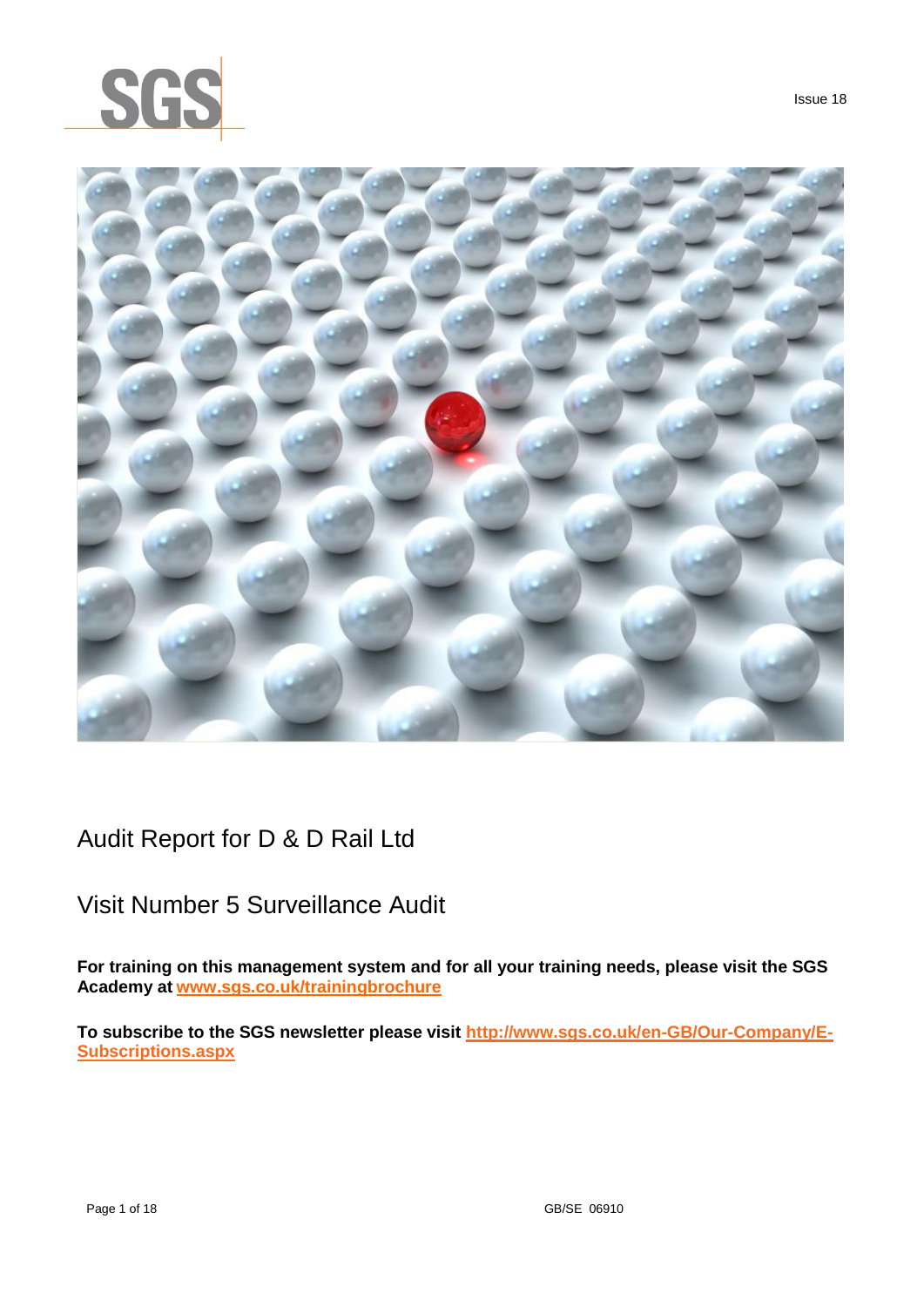

# Management System Certification Audit Summary Report

| Organisation:                                                                                                           | D & D Rail Ltd                                                                         |                                    |                         |                            |                         |      |             |  |
|-------------------------------------------------------------------------------------------------------------------------|----------------------------------------------------------------------------------------|------------------------------------|-------------------------|----------------------------|-------------------------|------|-------------|--|
| Address:                                                                                                                | Time House<br><b>Time Square</b><br><b>Basildon</b><br><b>Essex</b><br><b>SS14 1DJ</b> |                                    |                         |                            |                         |      |             |  |
| Standard(s):                                                                                                            | <b>System Certification</b>                                                            | ISO 9001:2008 - Quality Management |                         | Accreditation Body(s)      |                         |      | <b>UKAS</b> |  |
| Representative:                                                                                                         | Deborah Cox                                                                            |                                    |                         |                            |                         |      |             |  |
| Site(s) audited:                                                                                                        | As above                                                                               |                                    | Date(s) of $audit(s)$ : |                            |                         |      | 20-01-2016  |  |
|                                                                                                                         |                                                                                        |                                    |                         |                            |                         |      |             |  |
| EAC Code:                                                                                                               | 28                                                                                     | Nace Code:                         | 45                      |                            | Technical<br>Area Code: | 28.1 |             |  |
| Effective No. of<br>Personnel                                                                                           | 22                                                                                     |                                    | No. of Shifts:          |                            |                         | 1    |             |  |
| Lead auditor:                                                                                                           | Mike Swanson                                                                           |                                    |                         | Additional team member(s): |                         | n/a  |             |  |
| Additional<br>Attendees and<br>Roles                                                                                    | None                                                                                   |                                    |                         |                            |                         |      |             |  |
| This report is confidential and distribution is limited to the audit team, client representative and the SGS<br>office. |                                                                                        |                                    |                         |                            |                         |      |             |  |

## 1. Audit objectives

The objectives of this audit were:

To determine conformity of the management system, or parts of it with audit criteria and its:

- ability to ensure applicable statutory, regulatory and contractual requirements are met,
- effectiveness to ensure the client can reasonably expect to achieve specified objectives and to identify as applicable areas for potential improvement

## 2. Scope of certification

| ISO 9001:2008 - Quality<br><b>Management System</b><br>Certification | Construction and maintenance: new and refurbishment projects, excluding<br>clause 7.3 Design and Development. |       |                |
|----------------------------------------------------------------------|---------------------------------------------------------------------------------------------------------------|-------|----------------|
| Has this scope been amended as a result of this audit?               |                                                                                                               | □ Yes | $\boxtimes$ No |

This is a multi-site audit and an Appendix listing all relevant sites and/or remote locations has been established (attached) and agreed with the client  $\Box$  Yes  $\boxtimes$  No

## 3. Current audit findings and conclusions

The audit team conducted a process-based audit focusing on significant aspects/risks/objectives required by the standard(s). The audit methods used were interviews, observation of activities and review of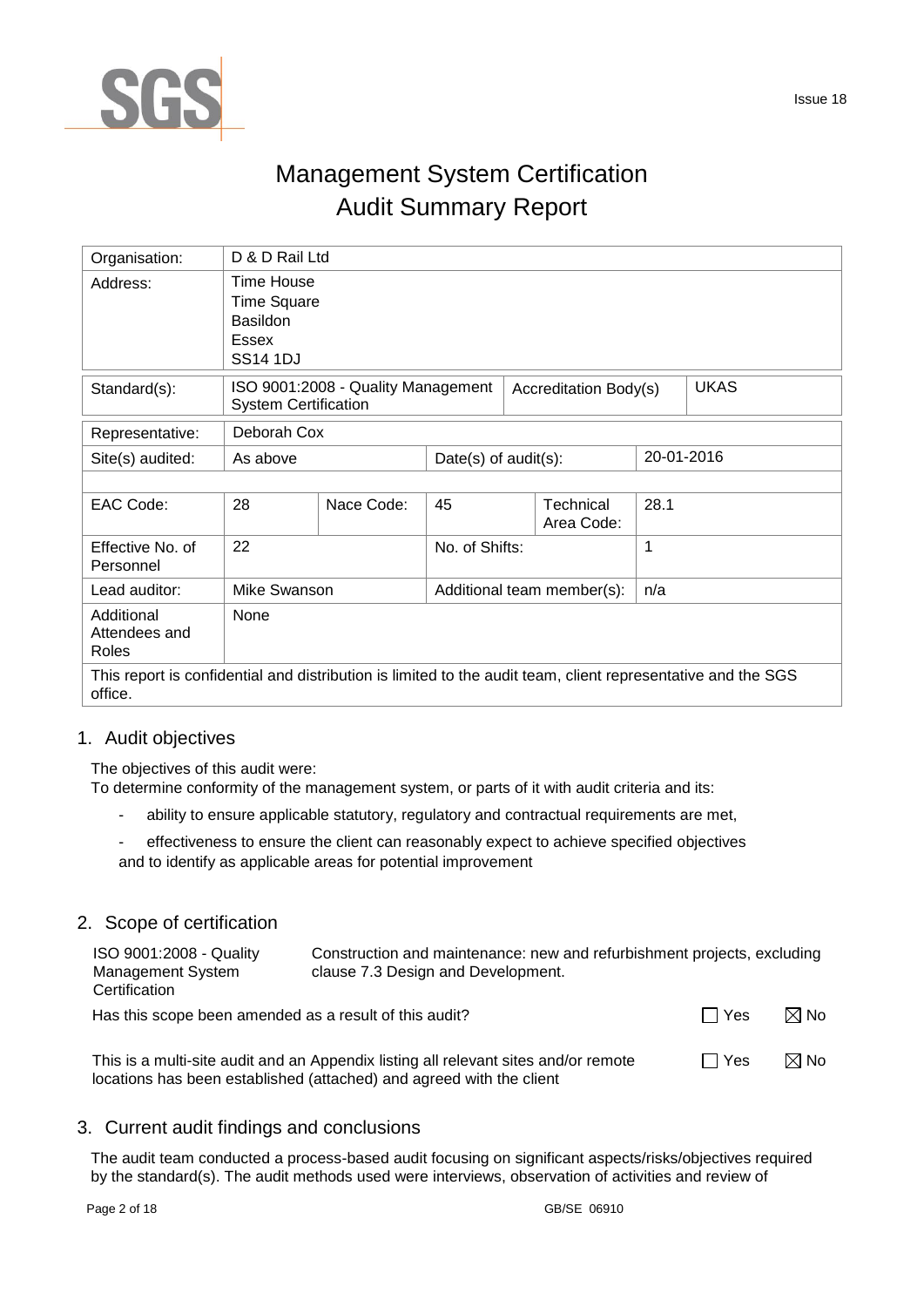Issue 18



documentation and records.

The structure of the audit was in accordance with the audit plan and audit planning matrix included as annexes to this summary report.

The audit team concludes that the organisation  $\Box$  has  $\Box$  has not established and maintained its management system in line with the requirements of the standard and demonstrated the ability of the system to systematically achieve agreed requirements for products or services within the scope and the organisation's policy and objectives.

Number of nonconformities identified: 0 Major 0 Minor

Therefore the audit team recommends that, based on the results of this audit and the system's demonstrated state of development and maturity, management system certification be:

 $\Box$  Granted /  $\boxtimes$  Continued /  $\Box$  Withheld /  $\Box$  Suspended until satisfactory corrective action is completed.

## 4. Previous Audit Results

The results of the last audit of this system have been reviewed, in particular to assure appropriate correction and corrective action has been implemented to address any nonconformity identified. This review has concluded that:

Any nonconformity identified during previous audits has been corrected and the corrective action  $\boxtimes$ continues to be effective. (Refer to Section 6 for details)

The management system has not adequately addressed nonconformity identified during previous audit  $\Box$ activities and the specific issue has been re-defined in the nonconformity section of this report.

## 5. Audit Findings

The audit team conducted a process-based audit focusing on significant aspects/risks/objectives. The audit methods used were interviews, observation of activities and review of documentation and records.

| The management system documentation demonstrated conformity with the requirements<br>of the audit standard and provided sufficient structure to support implementation and<br>maintenance of the management system. | $\boxtimes$ Yes | No. |
|---------------------------------------------------------------------------------------------------------------------------------------------------------------------------------------------------------------------|-----------------|-----|
| The organisation has demonstrated effective implementation and maintenance /<br>improvement of its management system and is capable of achieving its policy objectives.                                             | $\boxtimes$ Yes | No. |
| The organisation has demonstrated the establishment and tracking of appropriate key<br>performance objectives and targets and monitored progress towards their achievement.                                         | $\boxtimes$ Yes | No. |
| The internal audit program has been fully implemented and demonstrates effectiveness<br>as a tool for maintaining and improving the management system.                                                              | $\boxtimes$ Yes | No. |
| The management review process demonstrated capability to ensure the continuing<br>suitability, adequacy and effectiveness of the management system.                                                                 | $\boxtimes$ Yes | No. |
| Throughout the audit process, the management system demonstrated overall<br>conformance with the requirements of the audit standard.                                                                                | $\boxtimes$ Yes | No. |
| N/A<br>Certification claims are accurate and in accordance with SGS guidance and the<br>organisation is effectively controlling the use of certification documents and<br>marks.                                    | $\boxtimes$ Yes | No. |

Seen correctly used on all customer facing documentation and web site.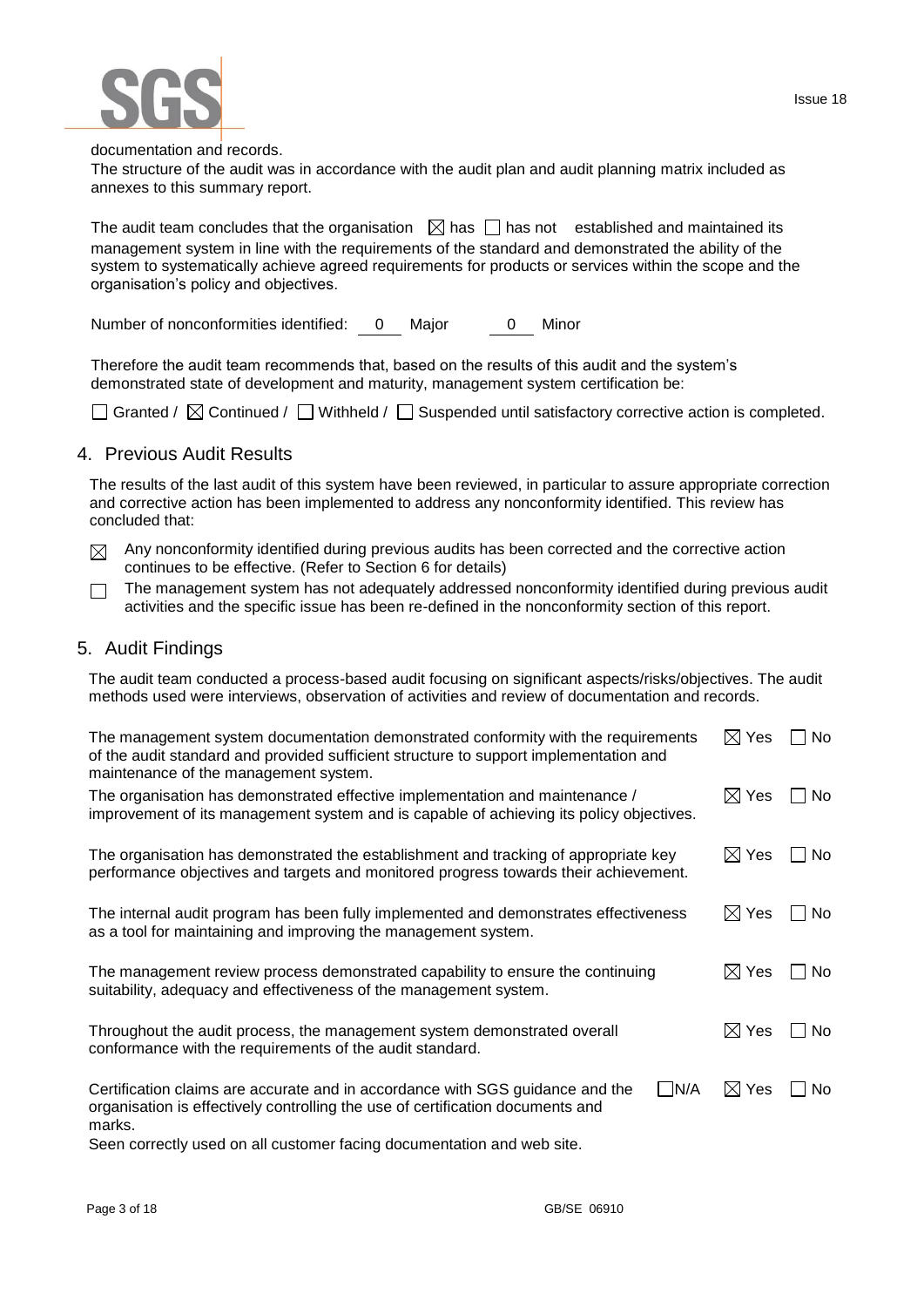

The specific processes, activities and functions reviewed are detailed in the Audit Planning Matrix and the Audit Plan. In performing the audit, various audit trails and linkages were developed, including the following primary audit trails, followed throughout:

Relating to Previous Audit Results: *(additional text required against italic font)*

| All observations, opportunities for improvement and<br>nonconformities reviewed and suitably addressed:                                                                                                                      | $\boxtimes$ Yes | l No | $\Box$ None raised |
|------------------------------------------------------------------------------------------------------------------------------------------------------------------------------------------------------------------------------|-----------------|------|--------------------|
| Evidence:<br>1. Opportunity for Improvement – Please record at least a condition check of the<br>tape measure used to check the measuring wheels against. Give it a serial<br>number for identification purposes. Completed. |                 |      |                    |

Observations:

- **1.** Positive comment The communication and correspondence from site to office remains very robustly upheld, including the morning meeting which helps to promote timely action and progress of the projects. **Maintained**
- **2.** Demonstration of competence also remains tightly controlled. Well done. **Maintained**
- Relating to this Audit: *(additional text required against italic font)*

### **Changes:**

| Unany <del>c</del> s.                                                                                |                 |                |
|------------------------------------------------------------------------------------------------------|-----------------|----------------|
| Level of Integration?<br>N/A<br>$\boxtimes$                                                          | <b>Basic</b>    | High           |
| Key/Significant Organisational changes? (e.g key personnel, client activities,<br>management system) | Yes             | $\boxtimes$ No |
| Key/Significant System changes?                                                                      | Yes             | $\boxtimes$ No |
| Sample reviewed:                                                                                     |                 |                |
| No significant changes since the previous visit.                                                     |                 |                |
| Head count remains the same as does the core processes within the scope of certification.            |                 |                |
|                                                                                                      |                 |                |
| <b>Management Review:</b>                                                                            |                 |                |
| Undertaken at defined intervals?                                                                     | $\boxtimes$ Yes | No             |
| Date of last review. 25th September 2015                                                             |                 |                |
| Attended by Senior Management?                                                                       | $\boxtimes$ Yes | No             |
| All required inputs/outputs?                                                                         | $\boxtimes$ Yes | $\Box$ No      |
| Evidence:                                                                                            |                 |                |
| Next planned for 25 <sup>th</sup> March 2016.                                                        |                 |                |
| Good detail recorded in compliance to 5.6                                                            |                 |                |
|                                                                                                      |                 |                |
| <b>Internal Audits:</b>                                                                              |                 |                |
| Programme/schedule in place, audits conducted on time?                                               | $\boxtimes$ Yes | No             |
| Reported satisfactorily, containing objective evidence and showing impartiality?                     | $\boxtimes$ Yes | ∣ ∣No          |
| Actions identified, suitably addressed within defined timescale?                                     | $\boxtimes$ Yes | $\Box$ No      |

*Sample reviewed*:

Schedule for 2015 completed and schedule for 2016 in place. Seen audits: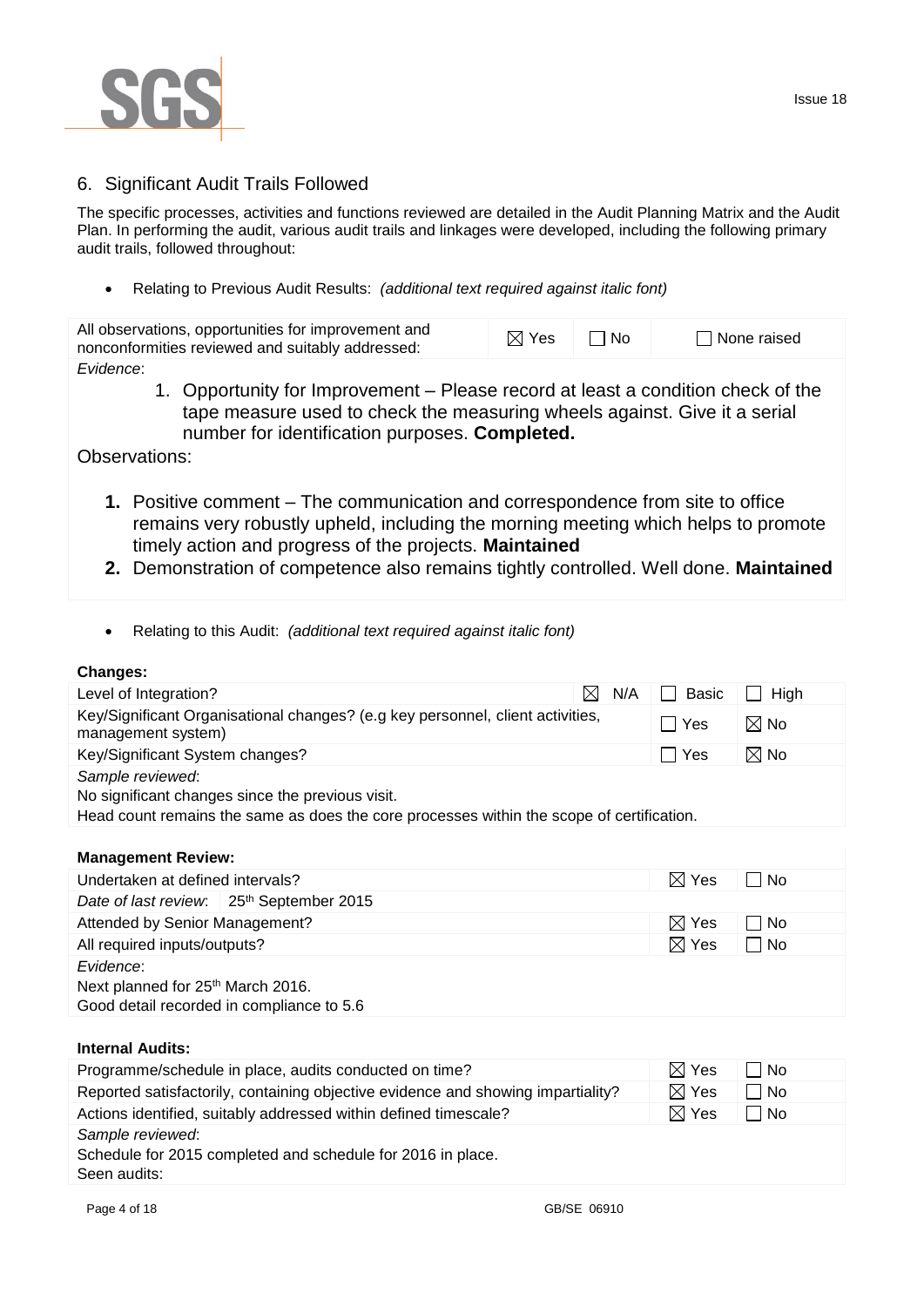

## QP16, QP03, QP08, QP15, Qp12, QP07. External audit by LinkUp didn't identify any significant issues, well done.

## **External communications/Customer feedback (incl. comments/suggestions):**

| Received from customer, interested parties?                                                                       | $\boxtimes$ Yes | □ No      |
|-------------------------------------------------------------------------------------------------------------------|-----------------|-----------|
| Reported, reviewed and investigated?                                                                              | $\boxtimes$ Yes | $\Box$ No |
| Actions identified, suitably addressed and communicated within defined<br>timescale?                              | $\boxtimes$ Yes | ⊟ No      |
| Sample reviewed:<br>Client feedback questionnaires initiated at project completion.<br>No adverse trend apparent. |                 |           |

## **Customer satisfaction process (9001):**

| Received from customer?                                                              | $\boxtimes$ Yes | l No      |
|--------------------------------------------------------------------------------------|-----------------|-----------|
| Results reviewed, used for continual improvement of the effectiveness of the<br>QMS? | $\boxtimes$ Yes | $\Box$ No |
| Sample reviewed:<br>As above.                                                        |                 |           |

# **Objectives:**

| Measurable objectives, control objectives, annex A clearly defined?                                                                                                                                                                                                                                                                 | $\boxtimes$ Yes | No.  |
|-------------------------------------------------------------------------------------------------------------------------------------------------------------------------------------------------------------------------------------------------------------------------------------------------------------------------------------|-----------------|------|
| Established at relevant functions and levels? (9001)                                                                                                                                                                                                                                                                                | $\boxtimes$ Yes | □ No |
| Programme/Action Plan established and adhered to? (14001/18001/50001)                                                                                                                                                                                                                                                               | $\boxtimes$ Yes | No   |
| Sample reviewed:<br>Remain largely the same:<br>Within the management review process, defined and reviewed.<br>Complete 100% of planned quality audits.<br>90% tool box talks within 5 days.<br>Zero lost time accidents<br>Zero reportable accidents<br>Minimum 4 site inpections per month<br>Acheive targets of HSE inspections. |                 |      |

| Legislation:                                                                                   |                  |     |
|------------------------------------------------------------------------------------------------|------------------|-----|
| Demonstrated awareness of all applicable legal and other requirements?                         | $\bowtie$<br>Yes | No. |
| Arrangements in place to monitor amendments to legal and other requirements?                   | $\boxtimes$ Yes  | No  |
| Sample of recent changes reviewed:<br>FORS, CIRASS, LINKuP, FIRAS, iCATS, CHAS, safecontractor |                  |     |
| Incidents, complaints, correction and corrective action (dependent on standard):               |                  |     |
| Identified, investigated, actioned, reported in accordance with requirements?                  | ⊠ Yes            | No. |
| Actions identified and addressed?                                                              | $\boxtimes$ Yes  | ∣No |
| Sample reviewed:<br>No formal complaints received.                                             |                  |     |
| <b>Preventive action:</b>                                                                      |                  |     |
| Identified, actioned, reported in accordance with requirements?                                | $\bowtie$<br>Yes | No. |
| Actions identified and addressed?                                                              | Yes<br>MГ        | ∣No |
| Sample reviewed:                                                                               |                  |     |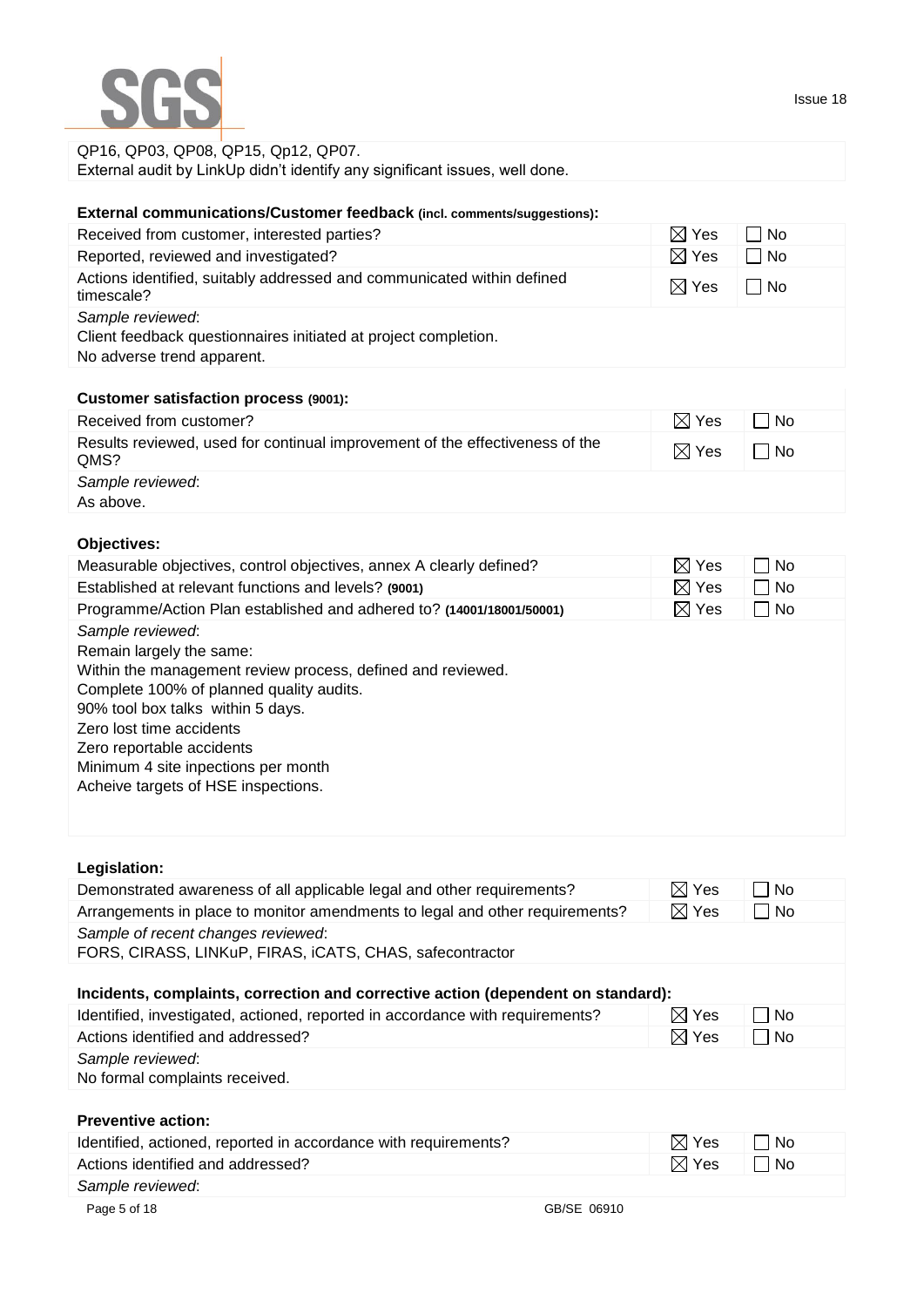

Risk management is within the project outset meetings. Business continuity plan still in place and reviewed.

## **Operational Audit Trails:**

*Additional requirements identified from the audit plan*:

Request for Product / Equipment for site: Mark demonstrated the process of morning meeting reviews which largely initiate the site requirements from the previous nights work shift. Examples: Plant requests sheets: Edgeware Road Bond Street. Suppliers XR Fasteners – approved supplier. Travis Perkins Tooling returned from site goes through re-check and PAT prior to release to stock. PAT on site – calibrated externally S/No 5356 & 2949 27/3/15 Recall: PS50 booked out of controlled quarantine 15/1/15 Sent to Hilti for recalibration. Tooling returned 080, 010 and 005 Grinder.

- 7. Nonconformities None identified.
- 8. General Observations & Opportunities for Improvement
	- 1. Please reference the QP number and issue on the audits taking place.
	- 2. It would be worth reviewing the inputs and outputs required by the 2015 standard in readiness for the subsequent management review in March 2016.
	- 3. Please review the open NCRs with regards to risk to the business.

No corrective action requests identified this visit, therefore certification is to continue.

Client wishes to pursue certification against ISO9001:2015 at next surveillance visit as an early renewal and upgrade.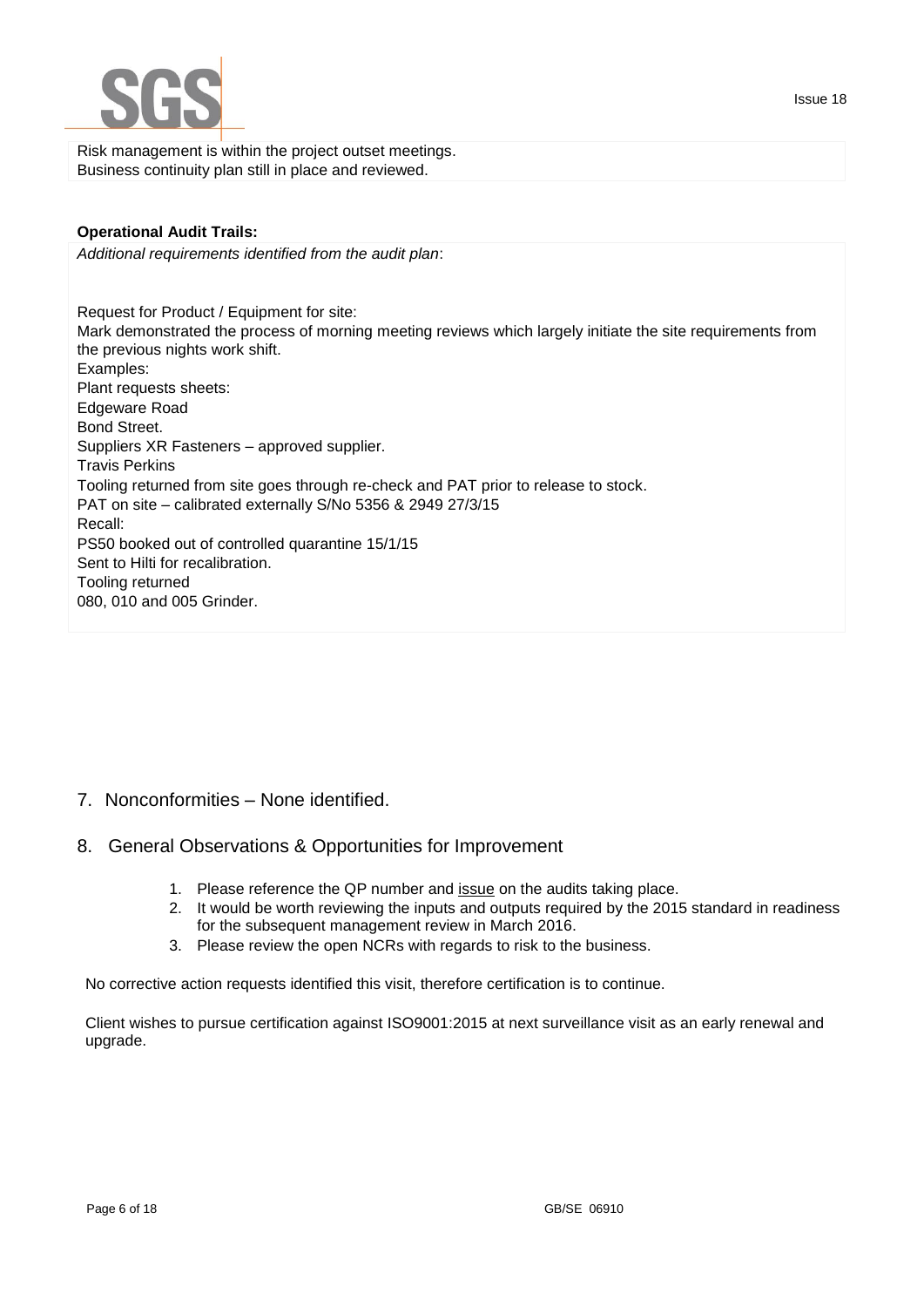

# 9. Opening and Closing Meeting Attendance Record

| Name        | Position              | Opening | Closing |
|-------------|-----------------------|---------|---------|
| Deborah Cox | Senior Office manager | Yes     | Yes     |
|             |                       |         |         |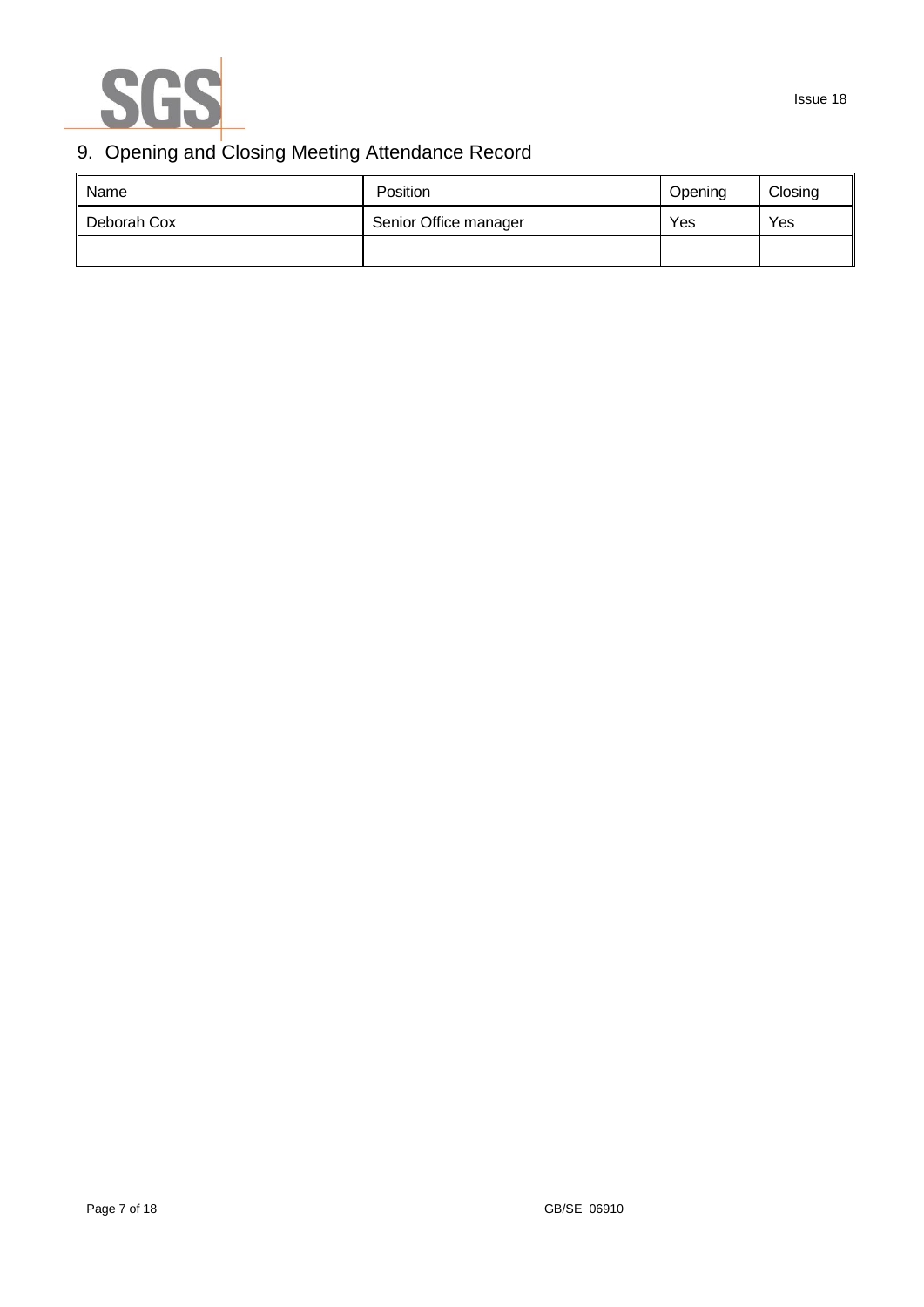

# Audit Plan (Current Visit)

| Organisation:                        | D & D Rail Ltd                                                                              |                                                                                                                  |            |
|--------------------------------------|---------------------------------------------------------------------------------------------|------------------------------------------------------------------------------------------------------------------|------------|
| Address:                             | Time House<br><b>Time Square</b><br><b>Basildon</b><br><b>Essex</b><br>SS <sub>14</sub> 1DJ |                                                                                                                  |            |
| Visit Number:                        | 5                                                                                           | Actual Visit Date(s):                                                                                            | 20-01-2016 |
| Visit Due by Date:                   | 4/2/2016                                                                                    | For auditor information only                                                                                     |            |
| Lead Auditor:                        | Mike Swanson                                                                                |                                                                                                                  |            |
| Team Member(s):                      | n/a                                                                                         |                                                                                                                  |            |
| Additional<br>Attendees and<br>Roles | None                                                                                        |                                                                                                                  |            |
| Standard(s):                         | ISO 9001:2008 - Quality Management System Certification                                     |                                                                                                                  |            |
| Audit Language:                      | English                                                                                     |                                                                                                                  |            |
| Audit Scope:                         | ISO 9001:2008 - Quality Management<br><b>System Certification</b>                           | Construction and maintenance: new and<br>refurbishment projects, excluding clause<br>7.3 Design and Development. |            |

*Audit objectives: To determine conformity of the management system, or parts of it with audit criteria and its:*

- *ability to ensure applicable statutory, regulatory and contractual requirements are met,*

- *effectiveness to ensure the client can reasonably expect to achieve specified objectives*

*and to identify as applicable areas for potential improvement.*

| Date    | Time  | Auditor    | Organisational and Functional Units/ Processes and<br>Activities | <b>Key Contact</b> |
|---------|-------|------------|------------------------------------------------------------------|--------------------|
| 20/1/16 | 9.00  | <b>MJS</b> | Opening meeting                                                  | Deborah Cox        |
|         | 9.20  |            | Data analysis and performance management                         | 66                 |
|         |       |            | Management review                                                | $\epsilon$         |
|         |       |            | Internal audit & Corrective action                               | $\epsilon$         |
|         |       |            | Process risk & Preventive action                                 | $\mathbf{G}$       |
|         |       |            | Complaints / feedback management                                 | $\epsilon$         |
|         | 10.00 |            | Goods receiving                                                  | Mark Preistley     |
|         |       |            | Request for product from site                                    | $\epsilon$         |
|         | 11.00 |            | Tools & Product return from site                                 | $\mathbf{G}$       |
|         |       |            | <b>Service Delivery</b>                                          |                    |
|         |       |            | PAT & Calibration of tools                                       | $\epsilon$         |
|         | 12.15 |            | Auditor review                                                   |                    |
|         | 12.30 |            | Prepare report                                                   |                    |
|         | 1.00  |            | Closing meeting                                                  | DC                 |
|         |       |            |                                                                  |                    |

#### **Notes to Client:**

Times are approximate and will be confirmed at the opening meeting prior to commencement of the audit.

 SGS auditors reserve the right to change or add to the elements listed before or during the audit depending on the results of on-site investigation.

A private place for preparation, review and conferencing is requested for the auditor's use.

Please provide a light working lunch on-site each audit day.

Your contract with SGS is an integral part of this audit plan and details confidentiality arrangements, audit scope, information on follow up activities and any special reporting requirements.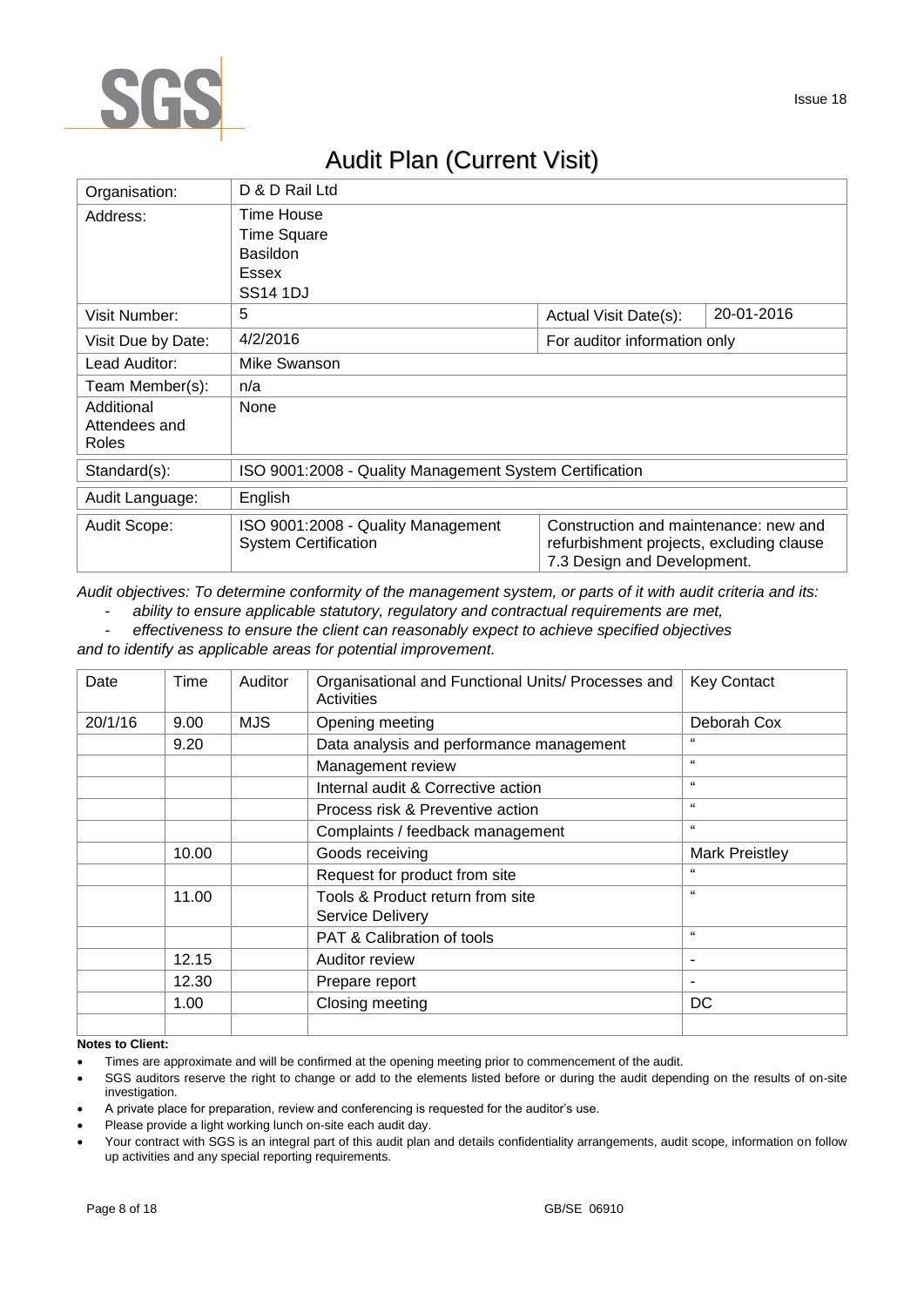

# Audit Plan (Next Visit)

| Organisation:                        | D & D Rail Ltd                                                                         |                                                                                                                  |                                                |  |
|--------------------------------------|----------------------------------------------------------------------------------------|------------------------------------------------------------------------------------------------------------------|------------------------------------------------|--|
| Address:                             | Time House<br><b>Time Square</b><br><b>Basildon</b><br><b>Essex</b><br><b>SS14 1DJ</b> |                                                                                                                  |                                                |  |
| Visit Number:                        | 6                                                                                      | Agreed Visit Date(s):                                                                                            | 11 <sup>th</sup> 12 <sup>th</sup> July<br>2016 |  |
| Visit Due by Date:                   | 4/8/2016                                                                               | For auditor information only                                                                                     |                                                |  |
| Lead Auditor:                        | Mike Swanson                                                                           |                                                                                                                  |                                                |  |
| Team Member(s):                      | n/a                                                                                    |                                                                                                                  |                                                |  |
| Additional<br>Attendees and<br>Roles | None                                                                                   |                                                                                                                  |                                                |  |
| Standard(s):                         | ISO 9001:2008 - Quality Management System Certification                                |                                                                                                                  |                                                |  |
| Audit Language:                      | English                                                                                |                                                                                                                  |                                                |  |
| Audit Scope:                         | ISO 9001:2008 - Quality Management<br><b>System Certification</b>                      | Construction and maintenance: new and<br>refurbishment projects, excluding clause<br>7.3 Design and Development. |                                                |  |

*Audit objectives: To confirm that the management system has been established and implemented in accordance with the requirements of the audit standard.*

| Date    | Time | Auditor    | Area / Department / Process / Function   | <b>Key Contact</b> |
|---------|------|------------|------------------------------------------|--------------------|
| 11/7/16 | 9.00 | <b>MJS</b> | Opening meeting                          | Deborah Cox        |
|         |      |            | Documentation study against ISO9001:2015 |                    |
|         |      |            | Stage 1 report                           |                    |
|         |      |            | Feedback from stage 1                    |                    |
|         | 2.00 |            | Stage 2 audit                            |                    |
|         |      |            | Internal audit & Management review       |                    |
|         |      |            | Review and discussion around context     |                    |
|         |      |            | Data analysis and performance management |                    |
|         |      |            | Project review                           |                    |
|         |      |            | Site h/s audits                          |                    |
|         |      |            | Process risk & Preventive action         |                    |
|         | 5.00 |            | End day 1                                |                    |
| 12/7/15 | 9.00 | <b>MJS</b> | Complaints / feedback management         | DC                 |
|         |      |            | Competence review                        |                    |
|         |      |            | Request for product from site            |                    |
|         |      |            | Tools & Product return from site         |                    |
|         |      |            | <b>PAT &amp; Calibration of tools</b>    |                    |
|         |      |            | <b>Business &amp; Disaster Planning</b>  |                    |
|         |      |            | Prepare report                           |                    |
|         |      |            | Closing meeting                          |                    |

#### **Notes to Client:**

Times are approximate and will be confirmed at the opening meeting prior to commencement of the audit.

 SGS auditors reserve the right to change or add to the elements listed before or during the audit depending on the results of on-site investigation.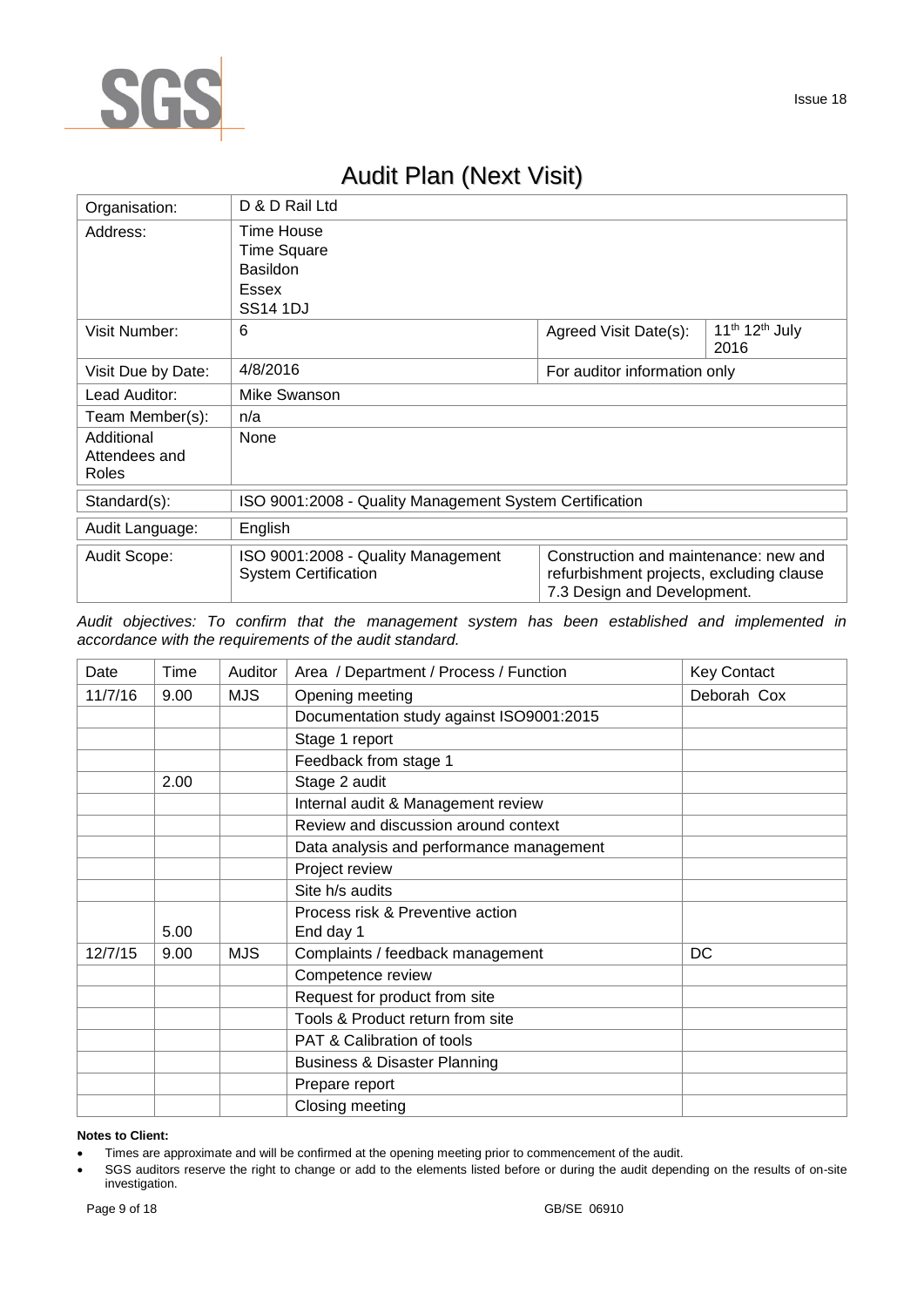

- A private place for preparation, review and conferencing is requested for the auditor's use.
- Please provide a light working lunch on-site each audit day.
- Your contract with SGS is an integral part of this audit plan and details confidentiality arrangements, audit scope, information on follow up activities and any special reporting requirements.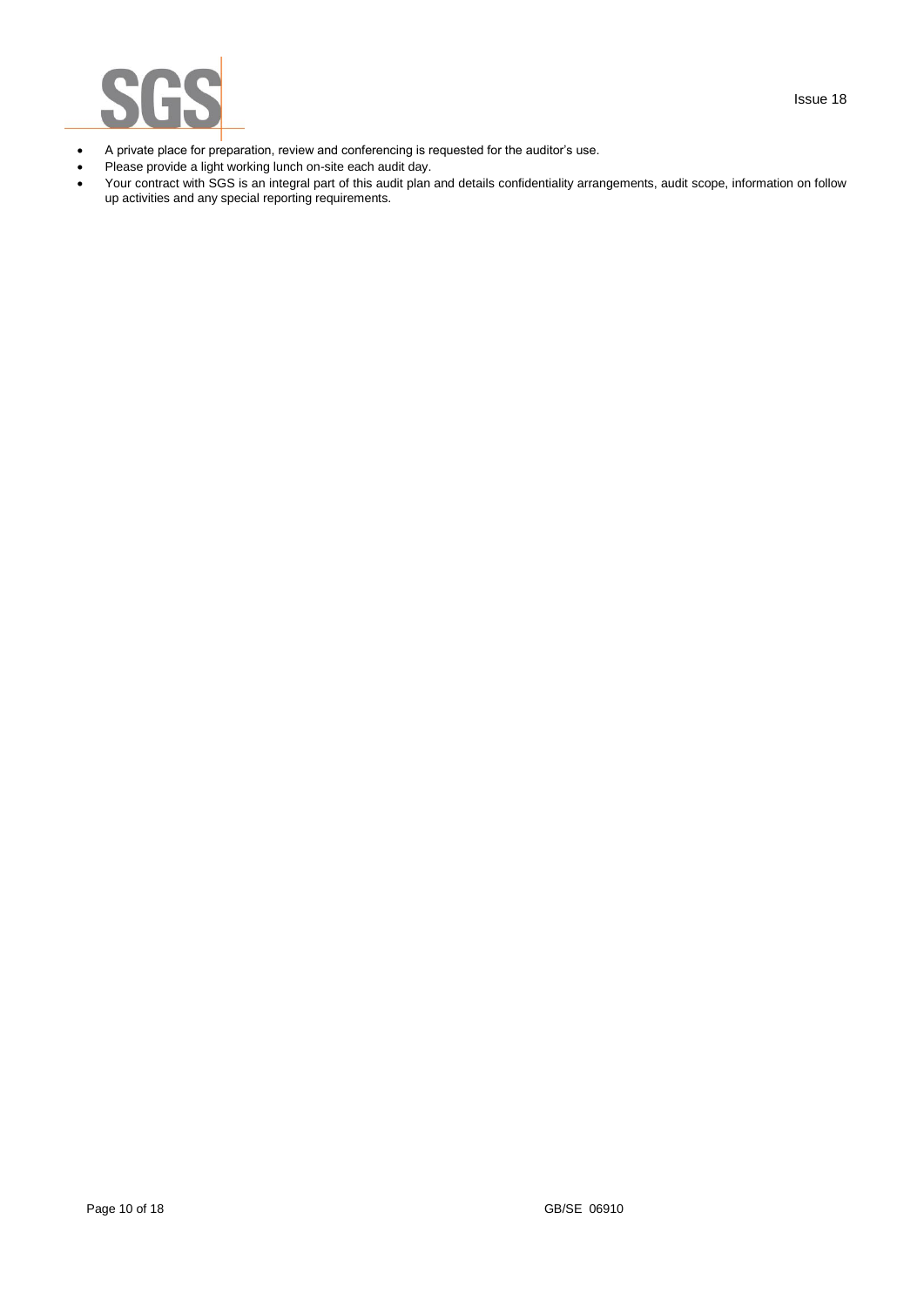

# Audit Planning Matrix

|                                                     |                                             | <b>Visits:</b>                                             | V <sub>1</sub> R | V <sub>2</sub> | V <sub>3</sub> | V <sub>4</sub> | V <sub>5</sub> | V <sub>6</sub>  | V <sub>1</sub> R |
|-----------------------------------------------------|---------------------------------------------|------------------------------------------------------------|------------------|----------------|----------------|----------------|----------------|-----------------|------------------|
|                                                     |                                             | Dates:                                                     | 22/1/14          | 1/8/14         | 6/2/15         | 18/8/15        | 20/1/16        | 11 &<br>12/7/16 | $-11/17$         |
| Area / Department /<br><b>Process / Function</b>    | <b>ASPECTS, RISKS,</b><br><b>OBJECTIVES</b> | Auditor(s):                                                | <b>MJS</b>       | <b>MJS</b>     | <b>MJS</b>     | <b>MJS</b>     | <b>MJS</b>     | <b>MJS</b>      | <b>MJS</b>       |
|                                                     |                                             | <b>Clauses</b>                                             |                  |                |                |                |                |                 |                  |
| QMS                                                 | Strategy plan                               | $4.1 - 4.2$                                                | X                |                | X              | $\sf X$        | X              | $\circ$         | $\circ$          |
| Management<br>Responsibility                        |                                             | 5.1-5.6 8.4 8.5                                            | X                | X              | $\mathsf{X}$   | X              | X              | $\circ$         | $\circ$          |
| Resource Management                                 | Objectives for staff                        | 6.1 6.2.1 6.2.2 6.3                                        | X                |                | X              | $\sf X$        |                | O               | $\circ$          |
| <b>Contract Review</b>                              |                                             | 7.2 7.4                                                    | X                |                | X              |                | X              | $\circ$         | $\circ$          |
| Purchasing<br>Subcontractor<br>Monitoring           | Objectives for sub-contractors              | 7.4                                                        |                  | X              | $\mathsf{X}$   | $\sf X$        | X              | $\circ$         | $\circ$          |
| Stores &<br>Purchasing                              |                                             | 6.3 6.4 7.4 7.5 8.3 8.5.2                                  | $\mathsf{X}$     |                | $\mathsf{X}$   |                | X              | $\circ$         | $\circ$          |
| Service Delivery                                    | <b>KPIs</b>                                 | 5.4 6.2.2 6.3 6.4 7.1 7.5 7.6<br>8.2.1 8.3 8.2.3 8.2.4 8.5 | X                | X              | X              | $\sf X$        | X              | $\circ$         | $\circ$          |
| Measurement/Monitoring                              | <b>KPIs</b>                                 | 8.1 8.2.1 8.2.2<br>8.2.3<br>5.4<br>8.4 8.5<br>8.2.4        | $\mathsf{X}$     |                | X              | $\sf X$        | X              | $\circ$         | $\circ$          |
| <b>Work Environment</b>                             |                                             |                                                            | $\mathsf{X}$     |                | X              |                | X              | $\circ$         | $\circ$          |
| <b>Business continuity</b>                          |                                             |                                                            |                  | X              | X              | $\sf X$        |                | O               | $\circ$          |
| Disaster recovery                                   |                                             |                                                            | X                | X              | X              | $\mathsf X$    |                | $\circ$         | $\circ$          |
| $Q$ and $Q$ and $Q$ and $Q$ and $Q$ and $Q$ and $Q$ |                                             |                                                            |                  |                |                |                |                |                 |                  |

General Notes:

In column 1, list the departments, processes, activities or other functional units, as defined by the organisation. These should be the same departments and/or processes identified on the audit plan. In column 2, list the primary or critical aspects, objectives and/or KPIs applicable to the department, process or activity.

In column 3, list all the elements of the applicable standard that relate to each activity or process defined in column 1 (when complete, each element of the standard must be listed in column 2 at least once).

For planned visits, indicate with an "O" in the box for each process to be covered.

For each completed visit, mark "X" in the box for each department or process covered. If nonconformities are identified, note the number of minors and/or majors identified in each department or process.

For integrated contracts please record level of the integration of the client's IMS in the 'General notes' section.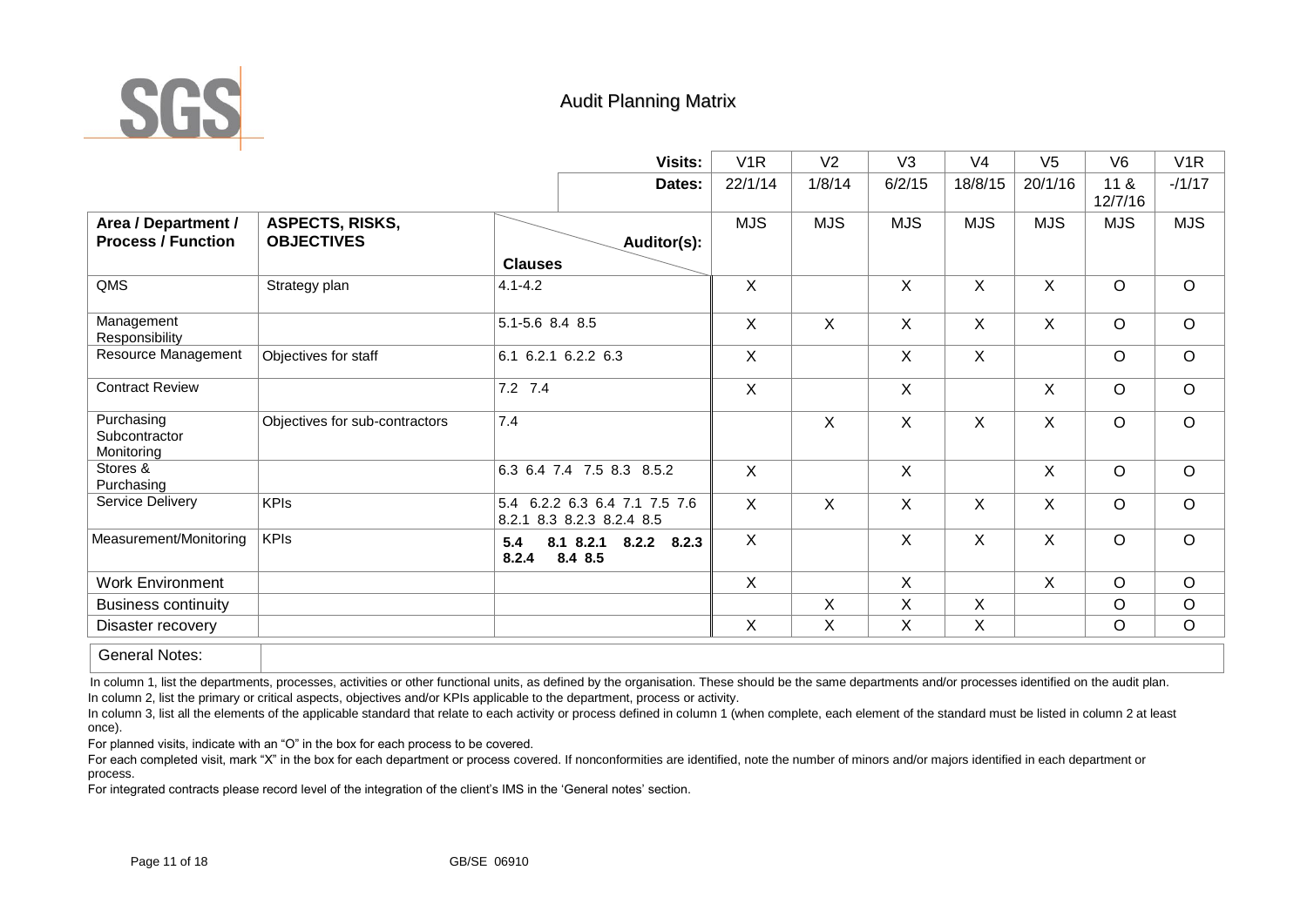

### **CERTIFICATION HISTORY REVIEW**

**Client Name**: D & D Rail Ltd **Contract#**: GB/SE 06910

**Location(s)**: Basildon

# **Section A: To Be Completed At Pre-Renewal Visit**

The Pre-Renewal visit shall include an in-depth review of the client's certification history to identify whether there are any special considerations which need to be taken into account for the Renewal visit. The review should include any changes to the organization and system, prior audit reports and nonconformities over the certification cycle, complaints or serious incidents and any other pertinent information. This form may be used to note or comment on significant factors relating to the execution of subsequent visits (eg: this client is a satellite operation of a multi-site organization; Management Review, Internal Audits, Corrective and Preventive Action controlled from a different site; seasonal work, large degree of automation, etc.).

### **Management System:**

The organization has made significant changes to its management system or small refinements?  $\boxtimes$  Small Refinements  $\Box$  Significant Changes Upper Management are actively involved in the operation of the Quality System  $\boxtimes$  Management Active  $\Box$  Management not active  $\Box$  Management not active

#### **Internal Audit Program:**

| Internal Responses to Corrective Actions raised result in System Improvement                      |                                                                                                  |
|---------------------------------------------------------------------------------------------------|--------------------------------------------------------------------------------------------------|
| $\boxtimes$ System Improvement seen $\Box$ 'Symptoms' fixed only                                  |                                                                                                  |
|                                                                                                   | Internal Audits in Year Three identify improvements as opposed to showing system compliance only |
| $\boxtimes$ Results used to improve system $\Box$ Audits concentrate on compliance only           |                                                                                                  |
|                                                                                                   |                                                                                                  |
| <b>Corrective and Preventive Action Program</b>                                                   |                                                                                                  |
| Response to Corrective Actions raised concentrates on Root Cause rather than superficial fixes    |                                                                                                  |
| $\boxtimes$ Root Causes Identified $\Box$ 'Symptoms' fixed only                                   |                                                                                                  |
| No history or evidence that issues identified through corrective action reappear                  |                                                                                                  |
| $\boxtimes$ Action prevents recurrence                                                            | Items reappear                                                                                   |
|                                                                                                   |                                                                                                  |
| Evaluate possible future changes to the organization                                              |                                                                                                  |
| Change in Scope adding Design or diversification of existing products or services                 |                                                                                                  |
| $\boxtimes$ No scope change likely                                                                | Change in scope projected<br>$\Box$                                                              |
| Addition of Sites, number of employees or shifts                                                  |                                                                                                  |
| $\boxtimes$ No change to sites / employees / shifts $\Box$ Sites / employees / shifts will change |                                                                                                  |
| Consideration of Automotive / Aerospace / Technology variants (QS/TE/AS)                          |                                                                                                  |
|                                                                                                   |                                                                                                  |
| $\boxtimes$ No technology variants likely                                                         | $\Box$ Technology variants likely                                                                |
|                                                                                                   |                                                                                                  |
| <b>Registration History</b>                                                                       |                                                                                                  |

| The number of corrective actions raised by SGS over the registration period decreases |                                               |  |  |  |  |  |
|---------------------------------------------------------------------------------------|-----------------------------------------------|--|--|--|--|--|
| $\boxtimes$ SGS Corrective Actions decrease                                           | □ SGS Corrective Actions constant or increase |  |  |  |  |  |
| Do major corrective actions (if any) appear in Year One only?                         |                                               |  |  |  |  |  |
| $\boxtimes$ No Majors, or in Y1 only                                                  | Major Corrective Actions in Y2 and/or Y3      |  |  |  |  |  |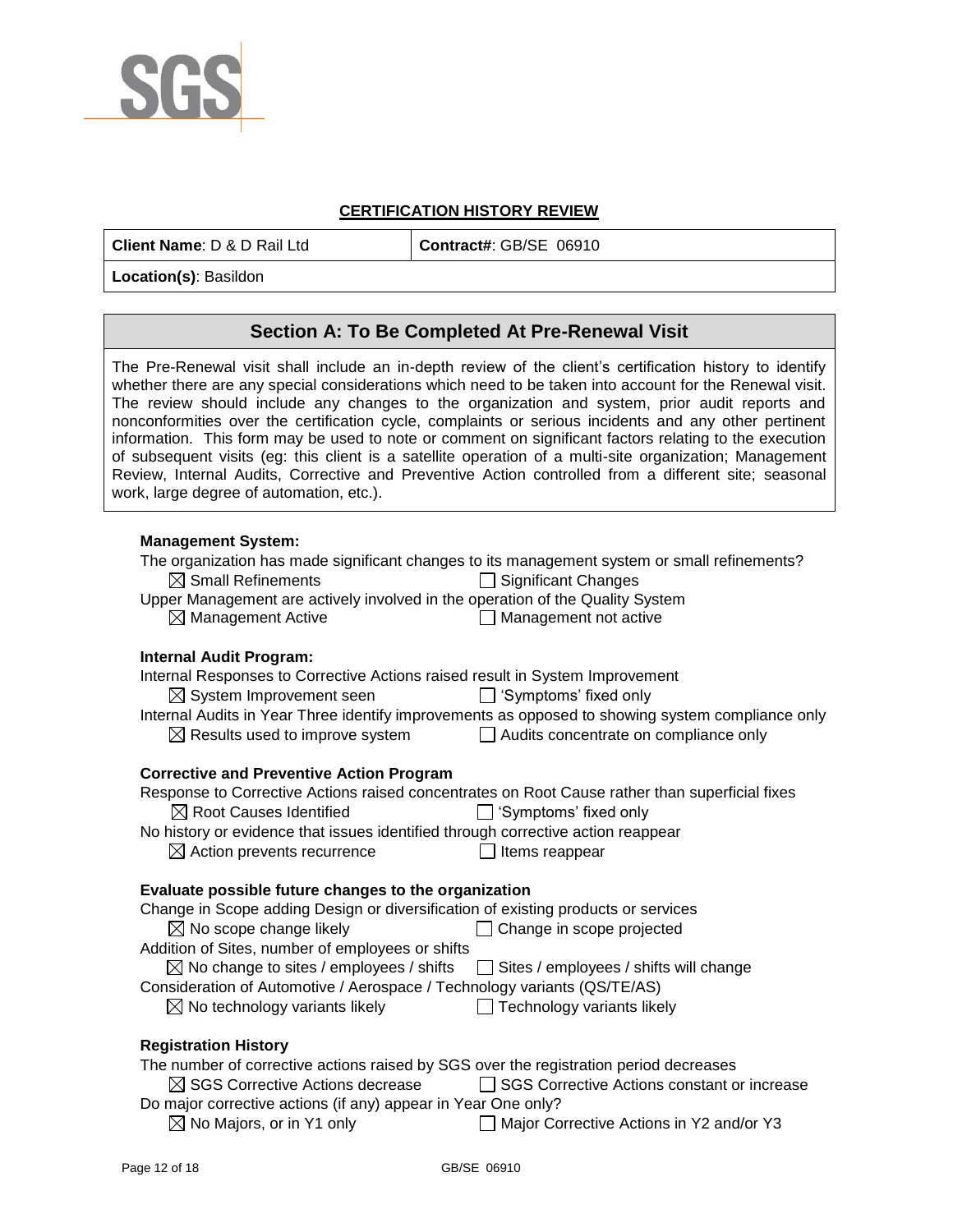

| Based on the above categories,     |                            |              |
|------------------------------------|----------------------------|--------------|
| the client's Management System is: | $\boxtimes$ Well Developed | Satisfactory |
|                                    |                            |              |

Integrated Audits Only – Confirm the current level of integration:  $\boxtimes$  N/A  $\Box$  Basic  $\Box$  High

### **Other information relevant to the planning and execution of the Renewal visit:**

| Number<br>0t | ററ<br>∠∠ | Number     | Number    |  |
|--------------|----------|------------|-----------|--|
| Employees:   |          | of Shifts: | of Sites: |  |

| Other notes or comments relating to the planning and execution of the Renewal visit: |       |  |  |  |
|--------------------------------------------------------------------------------------|-------|--|--|--|
|                                                                                      |       |  |  |  |
|                                                                                      |       |  |  |  |
|                                                                                      |       |  |  |  |
|                                                                                      |       |  |  |  |
|                                                                                      |       |  |  |  |
|                                                                                      |       |  |  |  |
|                                                                                      |       |  |  |  |
|                                                                                      |       |  |  |  |
|                                                                                      |       |  |  |  |
|                                                                                      |       |  |  |  |
| Pre-Renewal review completed by (Name):                                              | Date: |  |  |  |
|                                                                                      |       |  |  |  |

## **Section B: To Be Completed Before Renewal Visit**

As part of the Renewal visit planning process, the Lead Auditor (or Team Leader) shall refer to the information in Section A (above) to identify whether there are any special considerations which need to be taken into account for the Renewal visit. Information details shall be confirmed with the client before preparing the Audit Plan for the Renewal visit.

Renewal planning review completed  $\Box$  Information details confirmed with client  $\Box$ 

*Number of user complaints received by SGS*: \_\_\_0\_\_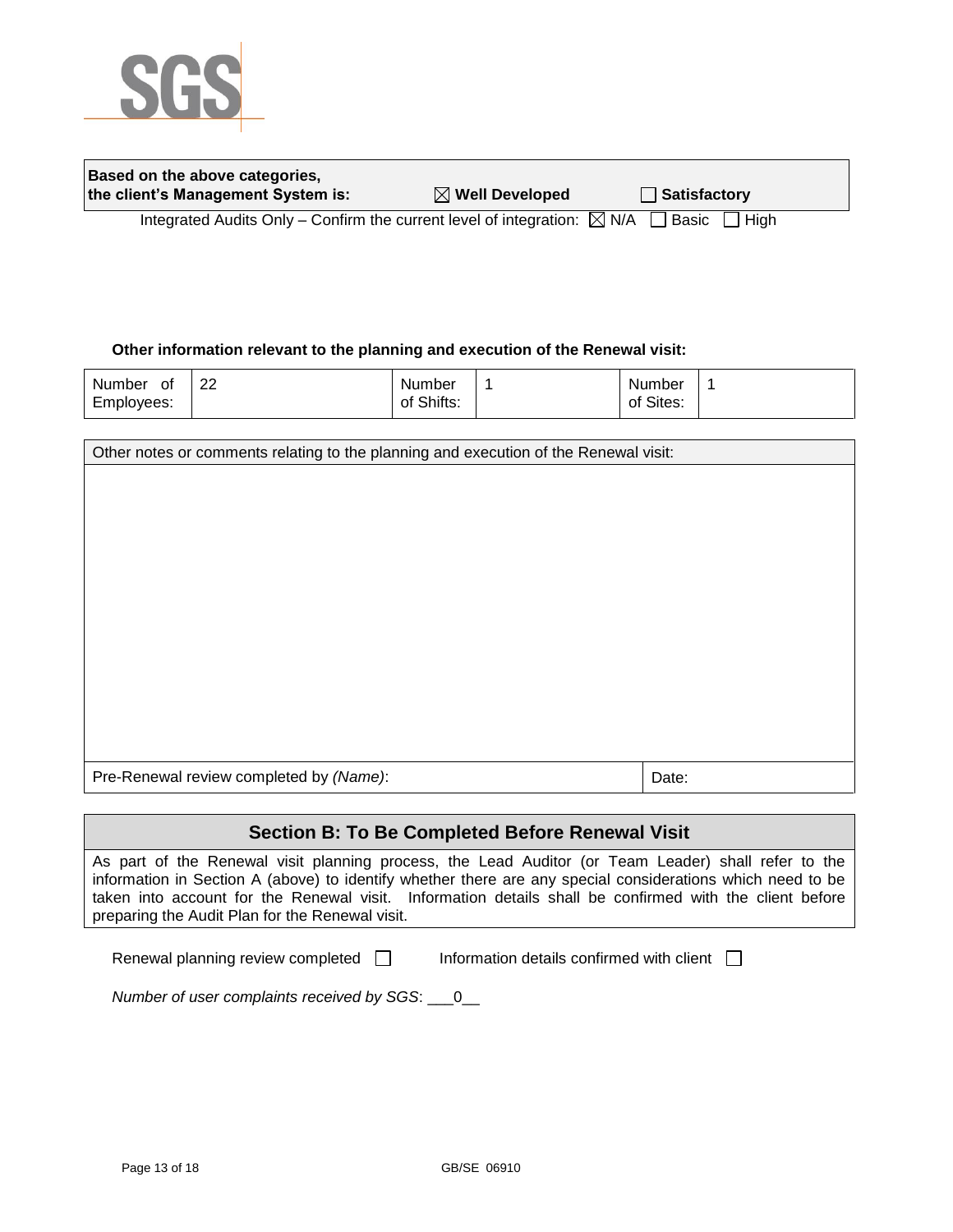

|                                              | Other additional notes or comments relating to the planning and execution of the Renewal visit: |  |  |  |  |
|----------------------------------------------|-------------------------------------------------------------------------------------------------|--|--|--|--|
|                                              |                                                                                                 |  |  |  |  |
|                                              |                                                                                                 |  |  |  |  |
|                                              |                                                                                                 |  |  |  |  |
|                                              |                                                                                                 |  |  |  |  |
|                                              |                                                                                                 |  |  |  |  |
|                                              |                                                                                                 |  |  |  |  |
|                                              |                                                                                                 |  |  |  |  |
|                                              |                                                                                                 |  |  |  |  |
|                                              |                                                                                                 |  |  |  |  |
|                                              |                                                                                                 |  |  |  |  |
|                                              |                                                                                                 |  |  |  |  |
| Renewal planning review completed by (Name): | Date:                                                                                           |  |  |  |  |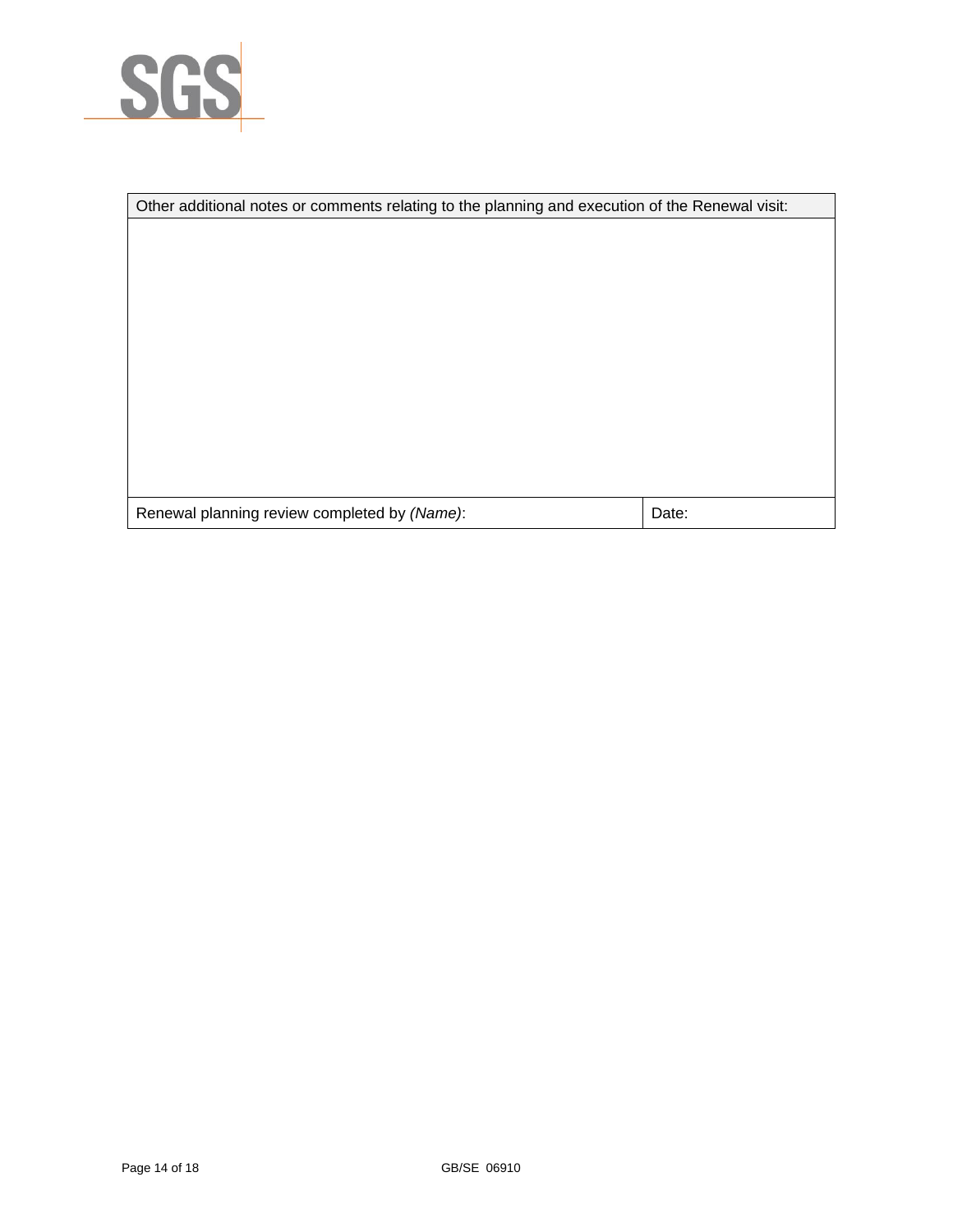

## **Contract Data Information Return Form**

#### *Certificate Details:*

| Name:                                     | <b>Mike Swanson</b>                                                                                                                                   | <b>Date</b> | 20/1/2016 1:00:00 PM |           |
|-------------------------------------------|-------------------------------------------------------------------------------------------------------------------------------------------------------|-------------|----------------------|-----------|
| <b>Additional Team</b><br><b>Members:</b> | n/a                                                                                                                                                   |             |                      |           |
| of this report.                           | I confirm that the audit team have completed the relevant Technical Area<br>Qualification Form(s) for the Technical Area Code(s) listed on the page 2 |             | Yes $\boxtimes$      | No $\Box$ |

*Please note the details given below will appear on the certificate issued to the client.*

*I have confirmed the below with client and any changes have been made to this data.* 

*NB. This section will be blank if this is for an Initial visit and should be completed by the auditor in full (with the exception of the Certificate Number).* 

| ∥ Certificate<br><b>Number</b> | <b>Standard</b>         | <b>Accreditation</b><br><b>Body</b> | # of employees<br>at this site | <b>Full Site Address</b>                                  |
|--------------------------------|-------------------------|-------------------------------------|--------------------------------|-----------------------------------------------------------|
| GB97/8743.<br>00               | <b>ISO</b><br>9001:2008 | <b>UKAS</b>                         | 22                             | Time House, Time Square,<br>Basildon, Essex, SS14 1DJ, GB |

|                                                                                                                                                             | Yes | No          |
|-------------------------------------------------------------------------------------------------------------------------------------------------------------|-----|-------------|
| Has the level of integration changed since the last audit?                                                                                                  |     | ⊠           |
| Has the scope changed since the last audit?                                                                                                                 |     | ⊠           |
| I confirm that I have verified the EAC/NACE/TAC shown on page 2 of this report to be correct<br>and accurately reflect the client's scope of certification. | ⊠   |             |
| It was necessary for me to change the EAC/NACE/TAC on page 2 of this report                                                                                 |     | $\boxtimes$ |
| It was necessary for me to change the number of employees on page 2 of this report                                                                          |     | ⊠           |
| It was necessary for me to change the company name on Page 2 of this report                                                                                 |     | $\boxtimes$ |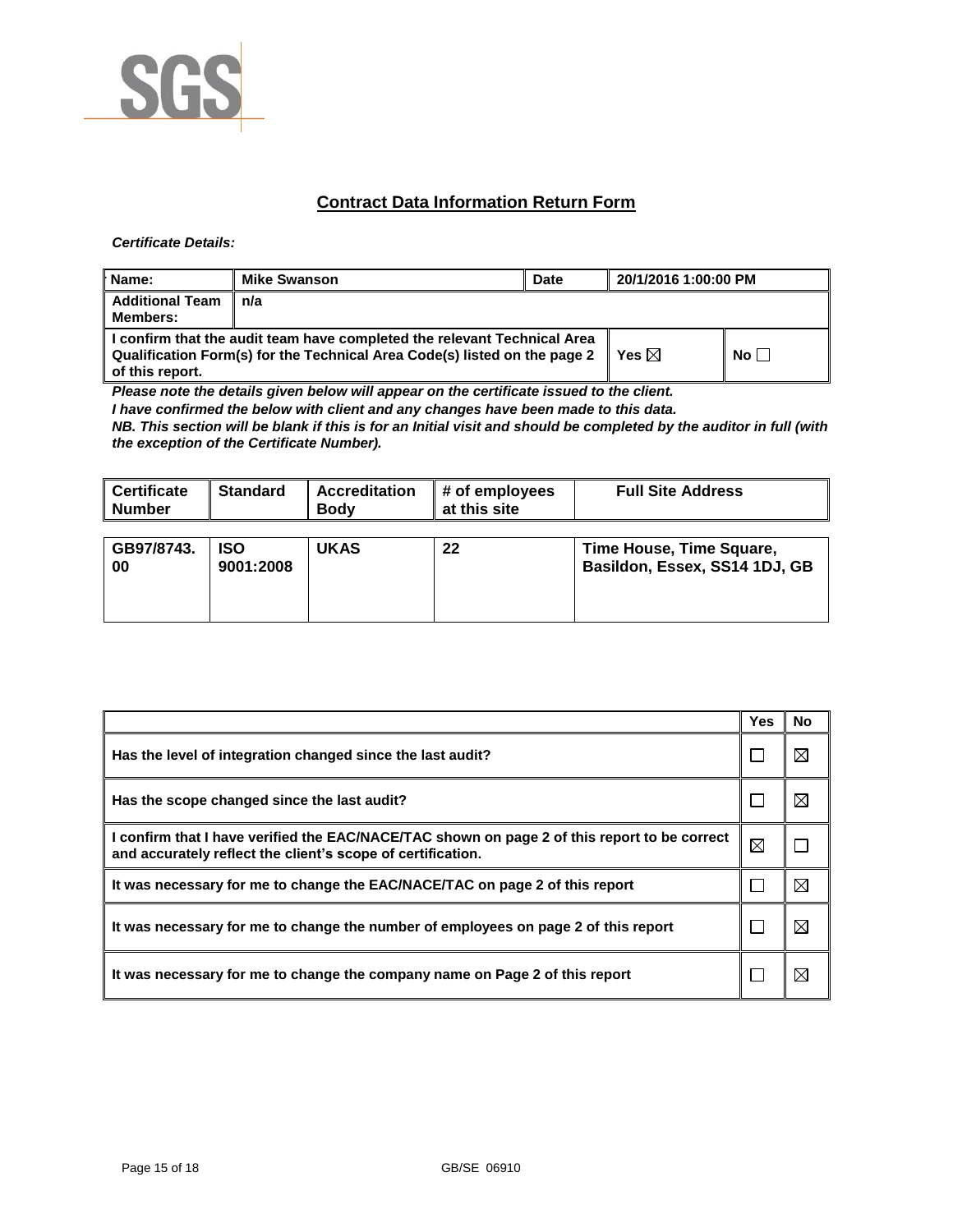

#### *Administration Details:*

### *This Must be Confirmed*

| Client email address confirmed as | deborahcox@ddrail.com |
|-----------------------------------|-----------------------|
|                                   |                       |

| FUA Required? (If yes, give units and date) | Yes,<br>Date: | No |
|---------------------------------------------|---------------|----|
| <b>Additional comments</b>                  |               |    |

| <b>No of Duplicate</b><br><b>Certificates</b> | No of Van<br><b>Stickers</b><br>(Colour on | No of Van Stickers<br>(Colour on Clear) |  |
|-----------------------------------------------|--------------------------------------------|-----------------------------------------|--|
|                                               | <b>White</b> )                             |                                         |  |

#### *Client Details:*

*Only record contact detail changes below, otherwise leave blank*

| Telephone No             |  |
|--------------------------|--|
| Fax No                   |  |
| <b>Contact Name</b>      |  |
| <b>Position</b>          |  |
| Website                  |  |
| <b>Invoicing Address</b> |  |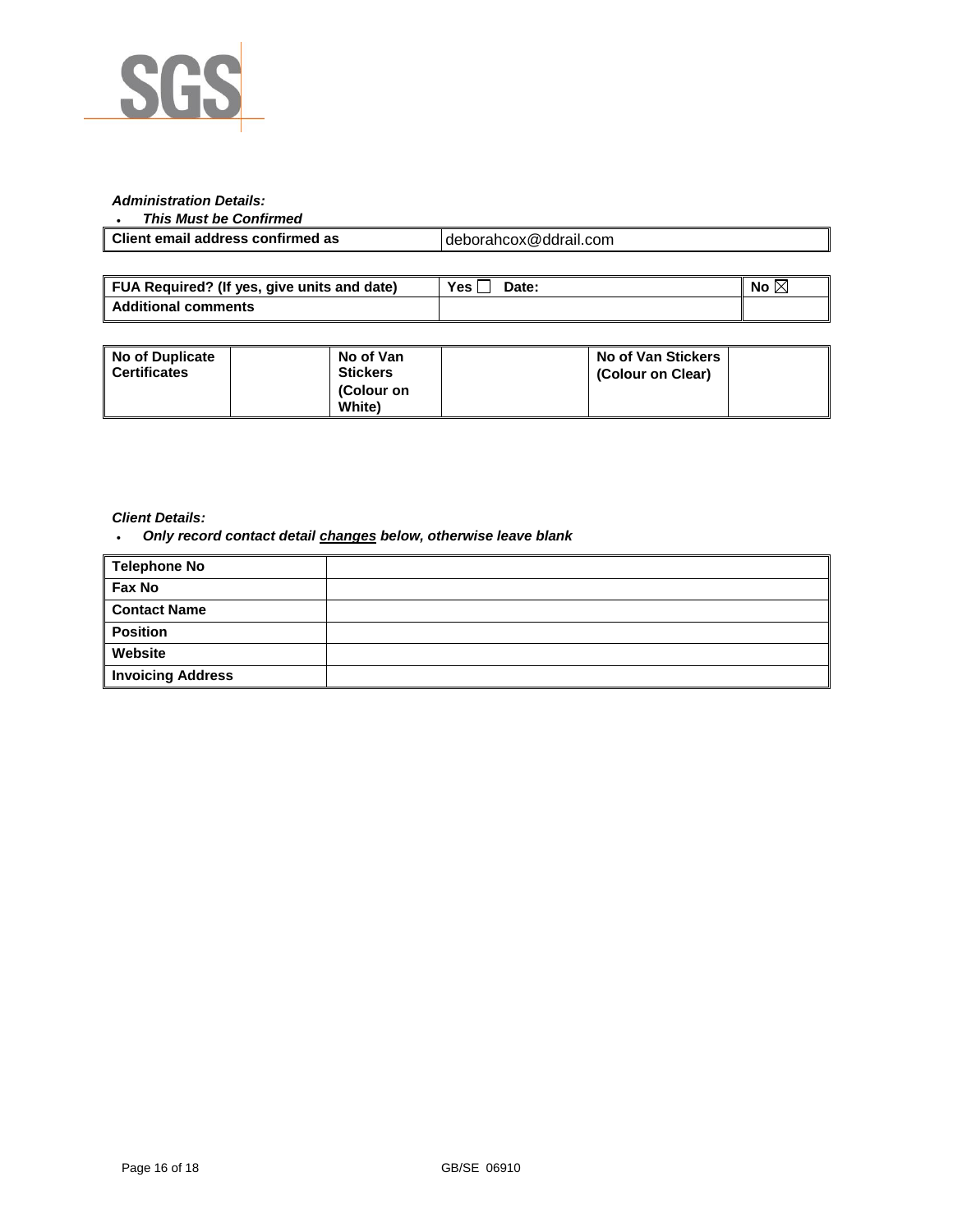

# **Expenses Form**

| <b>Auditor Name:</b> | <b>Mike Swanson</b> | Datc | 20/1/2016 9:00:00 AM |
|----------------------|---------------------|------|----------------------|

*I confirm the invoicing address has been confirmed with the client*  $\boxtimes$ 

| Miles at current rate      | 42 | £23.10 |
|----------------------------|----|--------|
|                            |    |        |
| Air                        |    | £      |
|                            |    |        |
| Rail                       |    | £      |
|                            |    |        |
| Taxi                       |    | £      |
|                            |    |        |
| Hotel & Subsistence        |    | £      |
|                            |    |        |
| Parking                    |    | £3.00  |
|                            |    |        |
| Car                        |    | £      |
|                            |    |        |
| Toll                       |    | £      |
|                            |    |        |
| <b>Incidental Expenses</b> |    | £      |
|                            |    |        |
| <b>EXPENSES TOTAL</b>      |    | £26.10 |
|                            |    |        |

| Purchase order number (If applicable)                               |                   |
|---------------------------------------------------------------------|-------------------|
| Days to invoice client (Minimum of 2 hours for Major CAR close out) | $\frac{1}{2}$ dav |

For completion by Contractors:

| Number of days for payment                                   |  |
|--------------------------------------------------------------|--|
| LTD Co. ONLY - Your SGS Purchase Order Number for this visit |  |